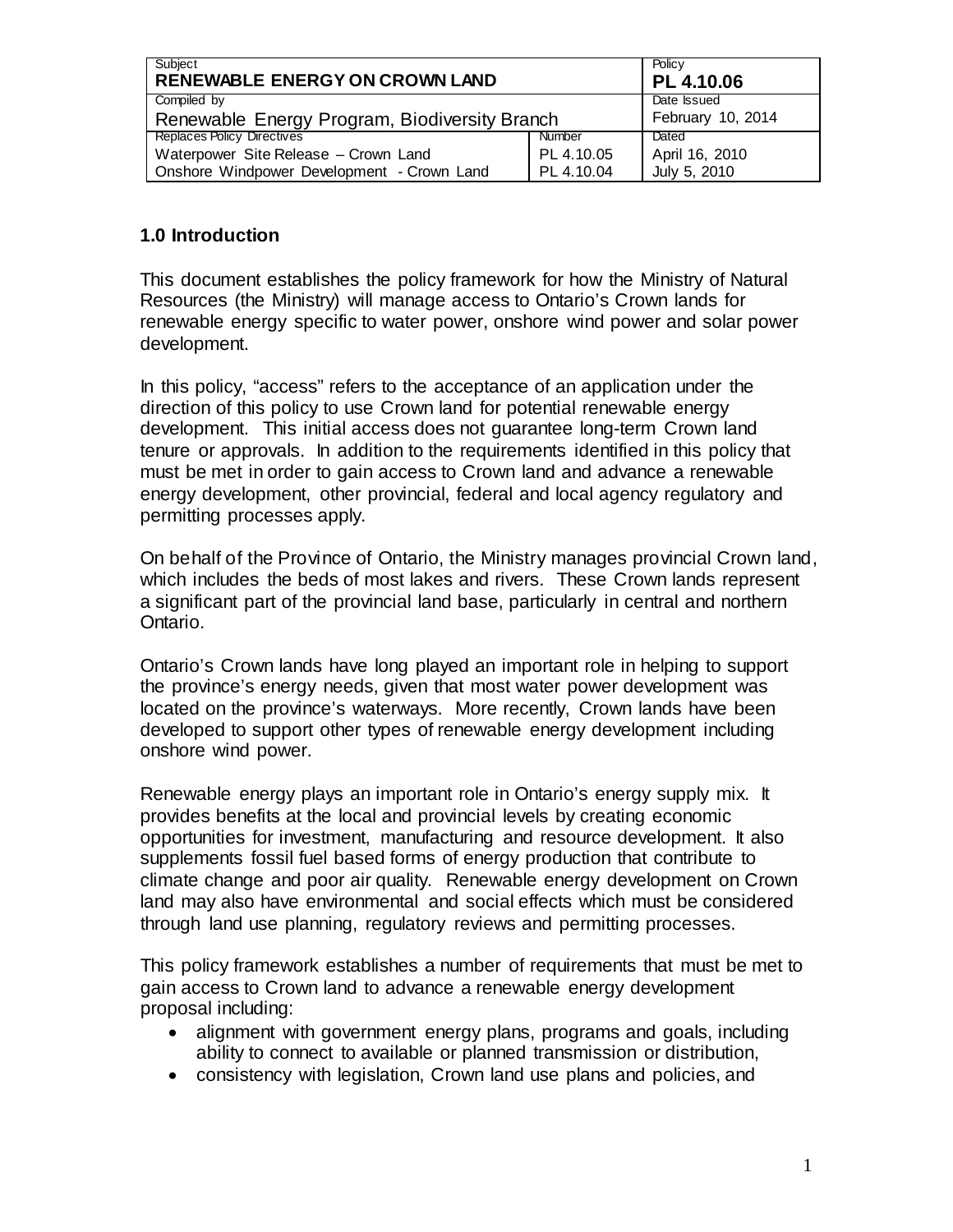• alignment with the Aboriginal, provincial and/or community economic development objectives contained herein.

When making decisions on the suitability of Crown land for renewable energy development through land use planning, regulatory reviews or permitting processes, the Ministry will use best available natural resource, ecological and socio-economic information and science, as well as Aboriginal Traditional Knowledge, where it is available and where its use is supported by local Aboriginal communities.

# **2.0 Goal**

To provide clear policy direction on how access to Crown land and resources will be managed to support the province's renewable energy objectives.

## **3.0 Policy Objectives**

## **3.1 Provincial Energy Needs**

Renewable energy development on Crown land must be consistent with provincial energy policy contained in energy plans, programs or goals, including the types, amounts, and/or location of renewable energy supply required to support provincial energy needs.

Renewable energy development on Crown land must also be located where generation is enabled by available or planned transmission or distribution capacity. For purposes of this policy, planned transmission or distribution capacity shall generally include electricity system upgrades as identified in provincial energy plans, or in a transmitter's or distributor's filed or approved plans. The Ministry will look to guidance from provincial energy regulators to assist in this requirement.

Crown land applications will generally not be accepted where they do not align with provincial energy plans, programs or goals.

Where there is a need for renewable energy, but no available or planned transmission or distribution capacity, access to Crown land may be granted for renewable energy development to support:

- provincial economic development priorities (e.g., mining development, regional economic development plans),
- off-grid Aboriginal community use, or
- small scale use for local resource management or other activities (e.g., forestry, mining, remote tourism).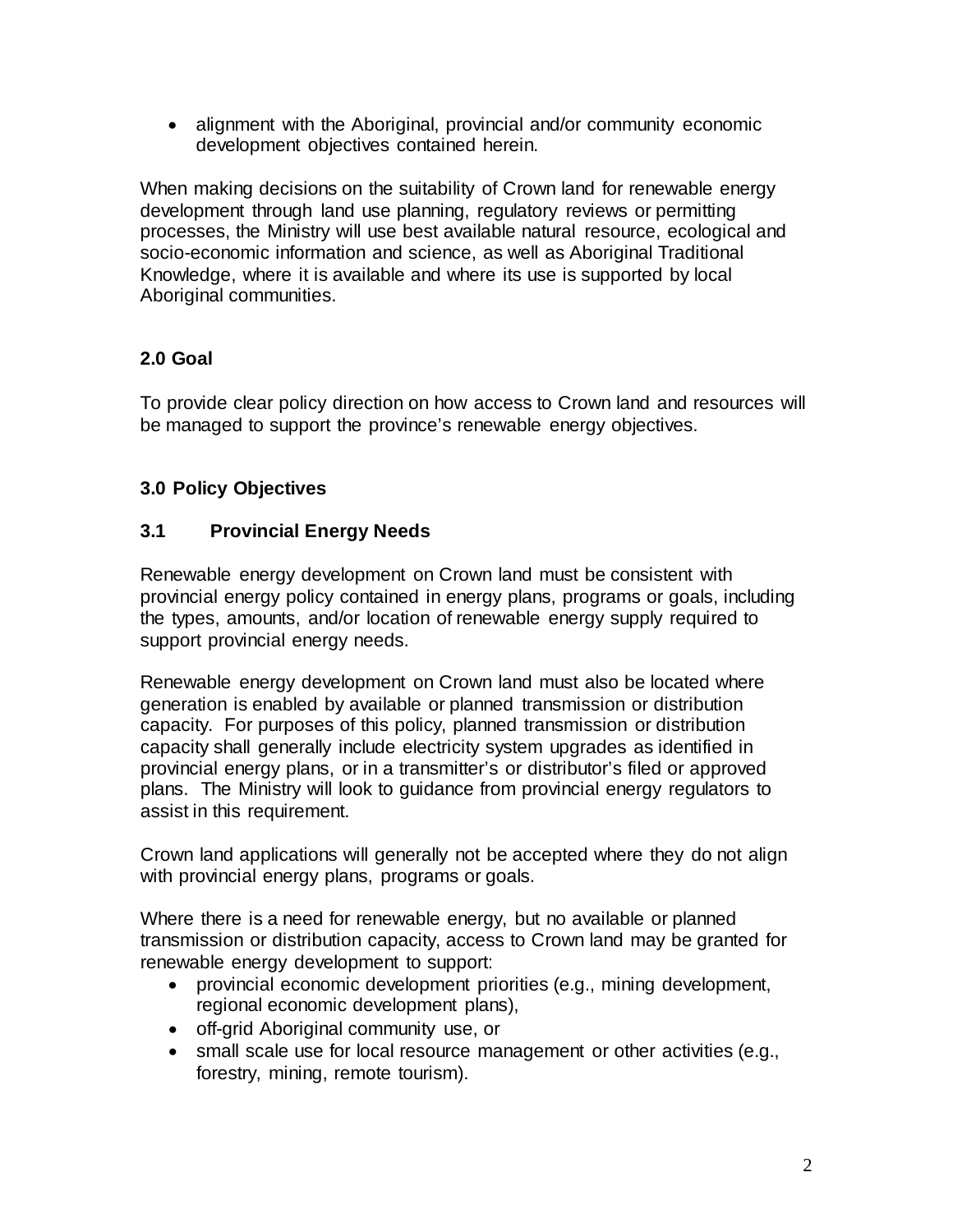## **3.2 Crown Land Management Direction**

Renewable energy development on Crown land must be consistent with the Ministry's Crown land use planning direction, legislation and policy.

#### **Land Use Plans**

Renewable energy development on Crown land must be consistent with land use planning direction in:

- the Crown Land Use Policy Atlas,
- Community Based Land Use Plans approved under the *Far North Act*, or in the absence of a Community Based Land Use Plan approved under the *Far North Act*, only be made available for renewable energy development in a manner consistent with the *Far North Act,* or
- other approved Ministry Crown land use plans and guides, where there is no direction in the Crown Land Use Policy Atlas.

#### Land Use Direction for the Northern Rivers

Crown land use policy direction since 1993 has provided for a 25 megawatt limit on water power development at individual sites within the Northern Rivers watersheds (Figure 1). This 25 megawatt policy limit on individual water power sites may be reviewed through:

- community based land use planning processes in the Far North, or
- land use planning or other processes for areas south of the Far North.

A review of the 25 megawatt development limit will include broader landscape and watershed level considerations and provide for dialogue with First Nations located within the subject river basin. In the absence of a land use planning review, the 25 megawatt limit on individual water power sites shall remain in place.

#### Crown Land Use Planning

When the Ministry is undertaking Crown land use planning, consideration will be given to the province's energy plans, programs and goals, and to the suitability of Crown lands for renewable energy development to support provincial energy plans and priorities.

Crown land use planning activities and documents represent an important opportunity to establish landscape and site level land use considerations and decisions about the suitability of Crown land for potential renewable energy development, as well as considerations of the impacts of renewable energy development upon the broader provincial land and water base.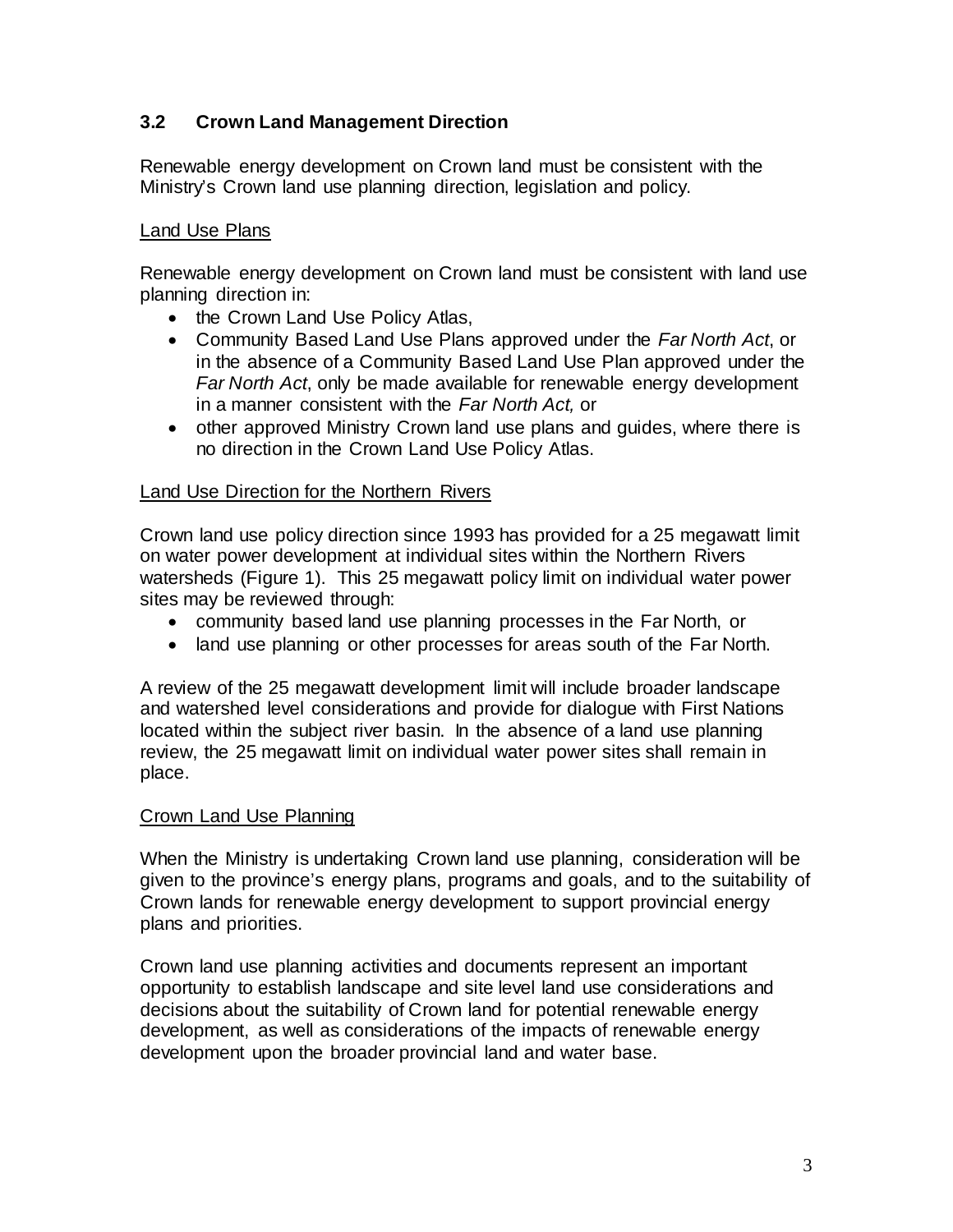Consistent with the Ministry's *Guide for Crown Land Use Planning*, when undertaking land use planning that involves renewable energy, the Ministry will engage the public, stakeholders, other provincial ministries and agencies, municipalities, federal agencies, conservation authorities and Aboriginal communities. Such involvement in land use planning ensures that provincial, regional and local interests are considered when making land use decisions about the suitability of Crown lands for potential renewable energy development.

### Legislation and Crown Land Policy

In addition to areas identified by the Ministry through Crown land use planning as being unsuitable for renewable energy development, the following Crown lands are not available for renewable energy development:

- an area regulated or recommended as a provincial park or conservation reserve, where the project would not qualify as an exception under the *Provincial Parks and Conservation Reserves Act,*
- an area designated as a dedicated protected area in the Far North, where the project would qualify as an exception under community based land use plans or the *Far North Act*,
- greenfield water power development (including any reservoirs, impoundments and water control structures or weirs) on a naturally reproducing lake trout lake, or
- an area where existing authorizations or dispositions under the *Public Lands Act, Aggregate Resources Act, Oil Gas and Salt Resources Act,* or *Mining Act* would prohibit development.

## Other Considerations

Prior to granting access to Crown land for potential renewable energy development, the Ministry will, at its sole discretion, consider whether the area of the proposed project is subject to protocols with Aboriginal communities, land claim processes or settlement agreements, or other exceptional circumstances that may preclude development.

## **3.3 Crown's Duty to Consult Aboriginal Peoples**

The Crown has a legal duty to consult and, where appropriate accommodate, Aboriginal communities when it contemplates conduct or activities that may adversely affect Aboriginal or treaty rights.

The duty to consult rests solely with the Crown, however the Ministry may delegate procedural aspects of consultation to third party proponents.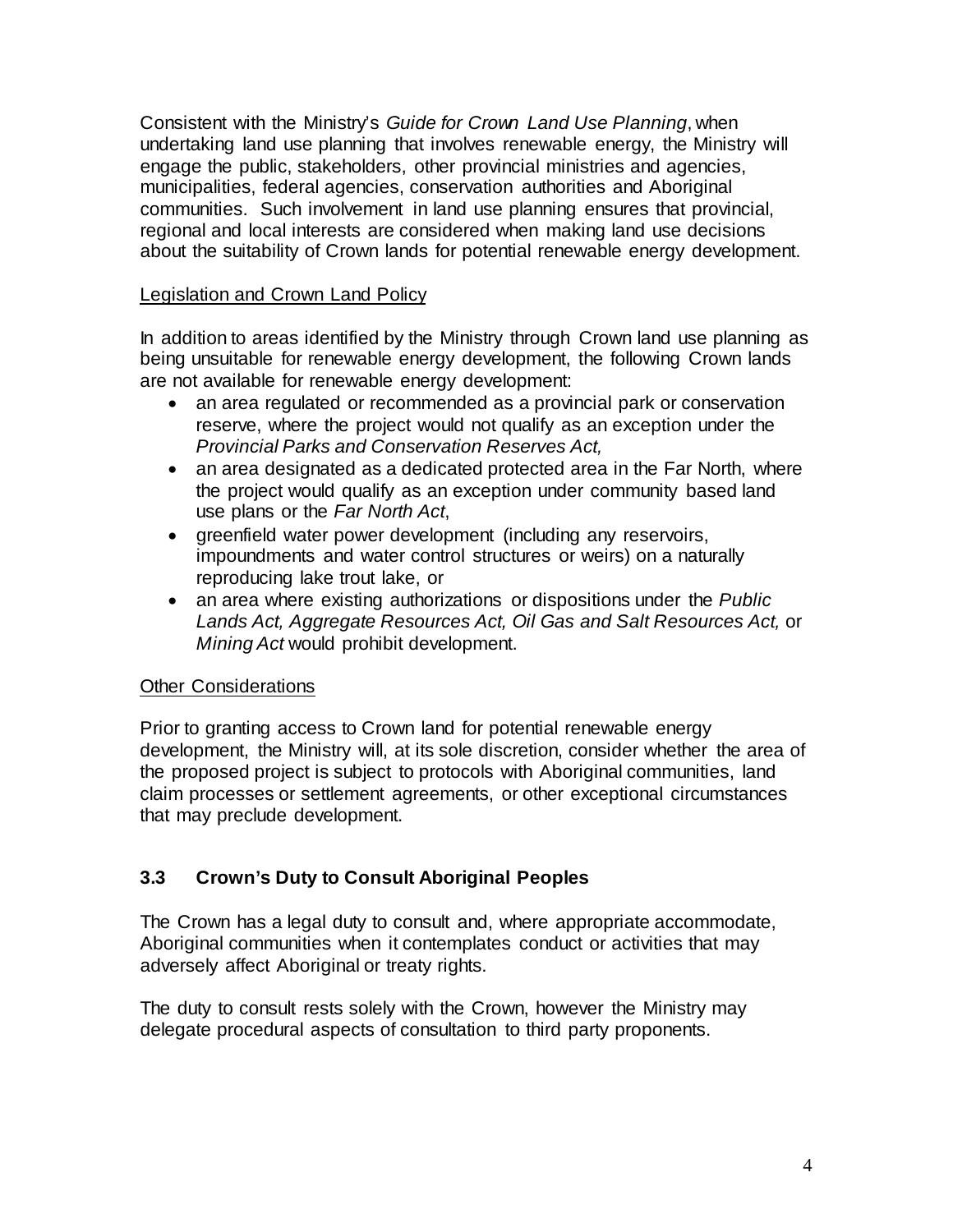These consultation obligations are separate from specific direction in this policy that encourages Aboriginal community economic benefit opportunities from certain types of renewable energy projects on Crown land.

The duty to consult obligation, and the opportunity to engage Aboriginal communities in decision making about renewable energy development on Crown land, may occur at multiple stages and opportunities including:

- Crown land use planning,
- the review of applications to access Crown land for the purposes of development, and
- through regulatory approval processes for proposed projects.

Engaging Aboriginal communities identified by the Crown early on, will help project proponents and Aboriginal communities develop relationships built on mutual trust and good faith.

## **3.4 Aboriginal Community Economic Benefits**

The Ministry will encourage Aboriginal community economic benefits from renewable energy development on Crown land. This policy commitment will be achieved in a number of ways as detailed in this policy including:

- geographic specific resource allocation decisions,
- policy commitments associated with either the location and type of the proposed development, and
- working with provincial energy procurement agencies to contribute to competitive energy procurement decision making that demonstrate a preference for projects with Aboriginal community involvement.

The following specific policy commitments will help to enable Aboriginal community economic benefits.

## Far North

In the *Far North Act* area (Figure 1), access to Crown land for water power, wind power and solar power development opportunities will only be granted to local Ontario First Nation communities and/or their partners.

#### Northern Rivers

Access to Crown land for water power development opportunities within that portion of the Northern Rivers watersheds south of the *Far North Act* boundary (Figure 2) will only be granted to local Ontario Aboriginal communities and/or their partners.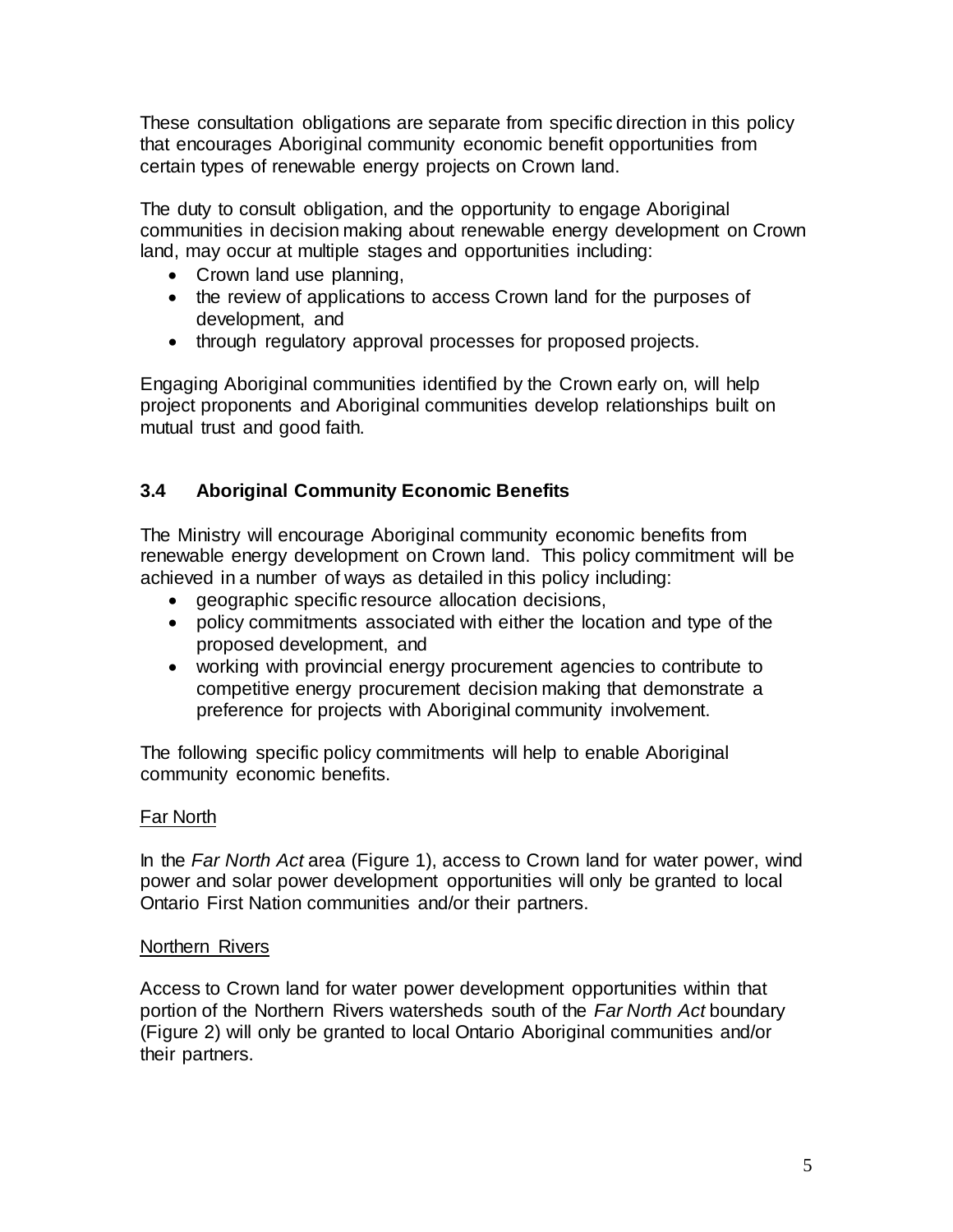#### Moose River Basin

This policy acknowledges and recognizes the continued Ontario government commitment to co-planning with certain First Nation communities about the potential future water power development within the Moose River Basin, north of Highway 11 (Figure 3).

#### Water Power on Other Crown Lands

South of the boundaries of the *Far North Act* area, the Northern Rivers and the Moose River Basin north of Highway 11, the Ministry supports the creation of community economic benefits and the participation of Ontario Aboriginal communities in the development of greenfield water power sites on Crown land:

- that have a capacity of between 1 megawatt and 10 megawatts, and
- where the adjacent bank(s) of the river are Crown owned.

These opportunities for Aboriginal community economic benefits from greenfield water power development of sites with a capacity of between 1 and 10 megawatts shall apply to those Ontario Aboriginal communities situated within or adjacent to the tertiary watershed of the greenfield water power development site.

While the Ministry may accept applications and grant access to Crown land for potential water power development for these sites, final approvals will be contingent on the applicant meeting the Aboriginal community economic benefit objectives of this policy.

The Ministry is committed to collaborating with Aboriginal communities and organizations, government agencies, and the water power industry, to review the mechanisms by which tertiary watershed based Aboriginal community economic benefits can be achieved from greenfield water power development of Crown land sites with a capacity between 1 and 10 megawatts, including applications with energy procurement contracts that pre-date this policy.

Where the Ministry is considering competitive applications for greenfield water power development for sites larger than 10 megawatts, development proposals that provide economic benefits to Ontario Aboriginal communities will be prioritized through the alignment of provincial Crown land application processes with provincial energy procurement initiatives and/or through the Ministry's Crown land application processes.

Finally, where the Ministry deems that the decision making criteria in a provincial energy procurement process meets the Aboriginal community economic development objectives of this policy, the Ministry may utilize that provincial energy procurement process to implement this policy objective and Crown land renewable energy applicants and energy procurement agencies will be advised accordingly by the Ministry through procedural guidance.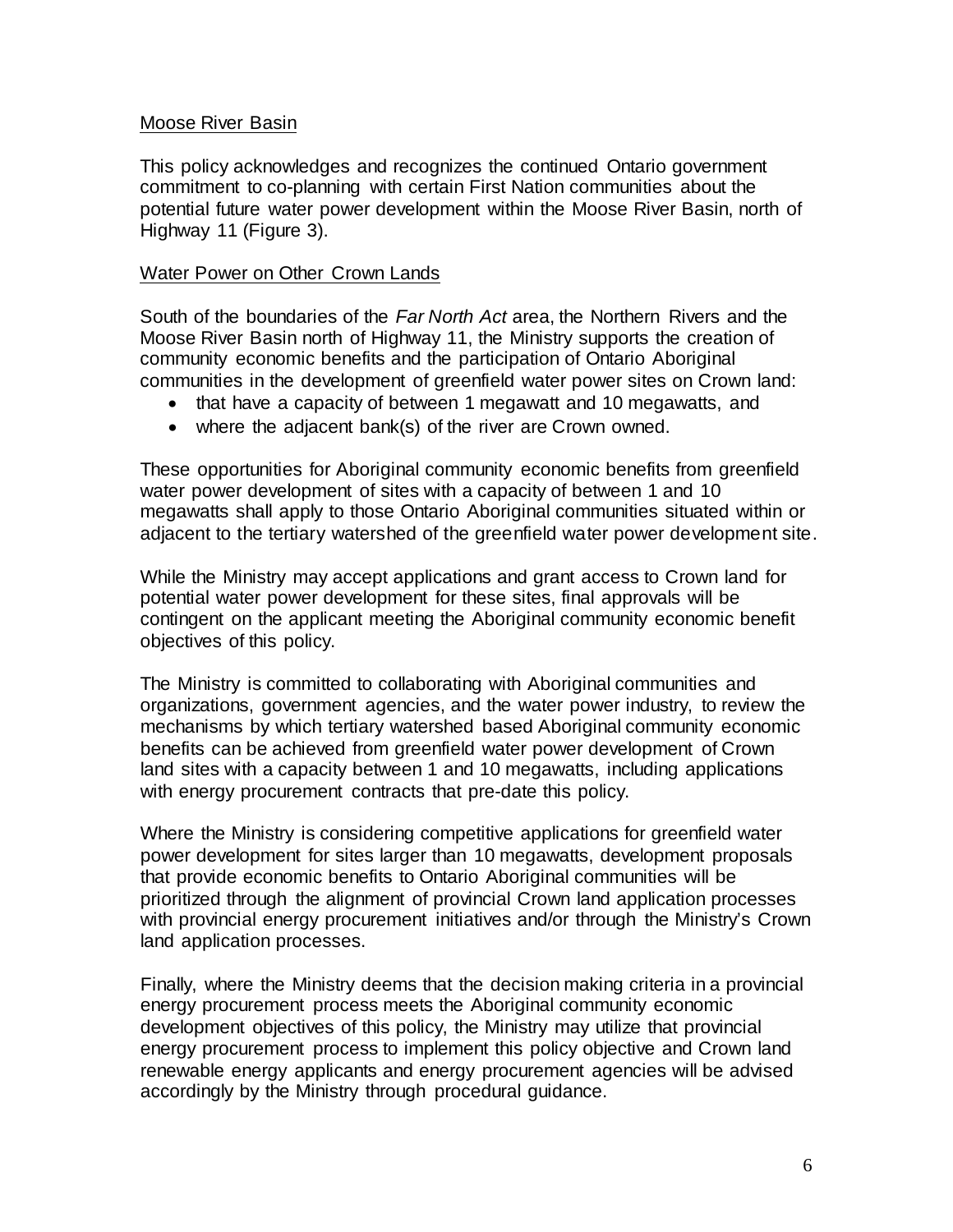## **3.5 Crown Land Access**

#### Application Processes

To ensure that access to Crown land for renewable energy development is consistent with provincial energy policy, including generation and transmission needs, the Ministry will seek to align Crown land access processes with broader government energy procurement and application processes. Where the Ministry deems that the decision making criteria in a provincial energy procurement process meets the multiple objectives of this policy, the Ministry may utilize that provincial energy procurement process to implement this policy.

In considering access to Crown land for potential renewable energy development, the Ministry may demonstrate a preference for applications with local municipal, community or Aboriginal community involvement, either through provincial energy procurement programs delivered by other agencies, or through the Ministry's Crown land application processes.

Access to Crown land for renewable energy development may be enabled through either competitive or non-competitive processes.

Application processes involving Crown land access may also include requirements such as:

- information and data,
- land tenure and ownership,
- confirmation of business and economic viability,
- alignment with provincial energy plans, programs and priorities, and transmission connection considerations, and
- other matters deemed appropriate by the Ministry.

While access to Crown land will be aligned with provincial energy procurement programs to the extent possible, access to Crown land for potential renewable energy development does not presuppose that a proposed project will receive provincial or federal regulatory approvals or long-term Crown land tenure.

The Ministry will work closely with the Ministry of Northern Development and Mines to ensure clarity where procedural aspects of Crown land application and disposition processes for renewable energy development may impact the withdrawal or return of staking rights.

#### Application Status

An application to access Crown land for potential renewable energy development that has been received and reviewed by the Ministry does not provide any right, title, or interest in land, and is non-transferable. There is no ability to mortgage or charge such an application.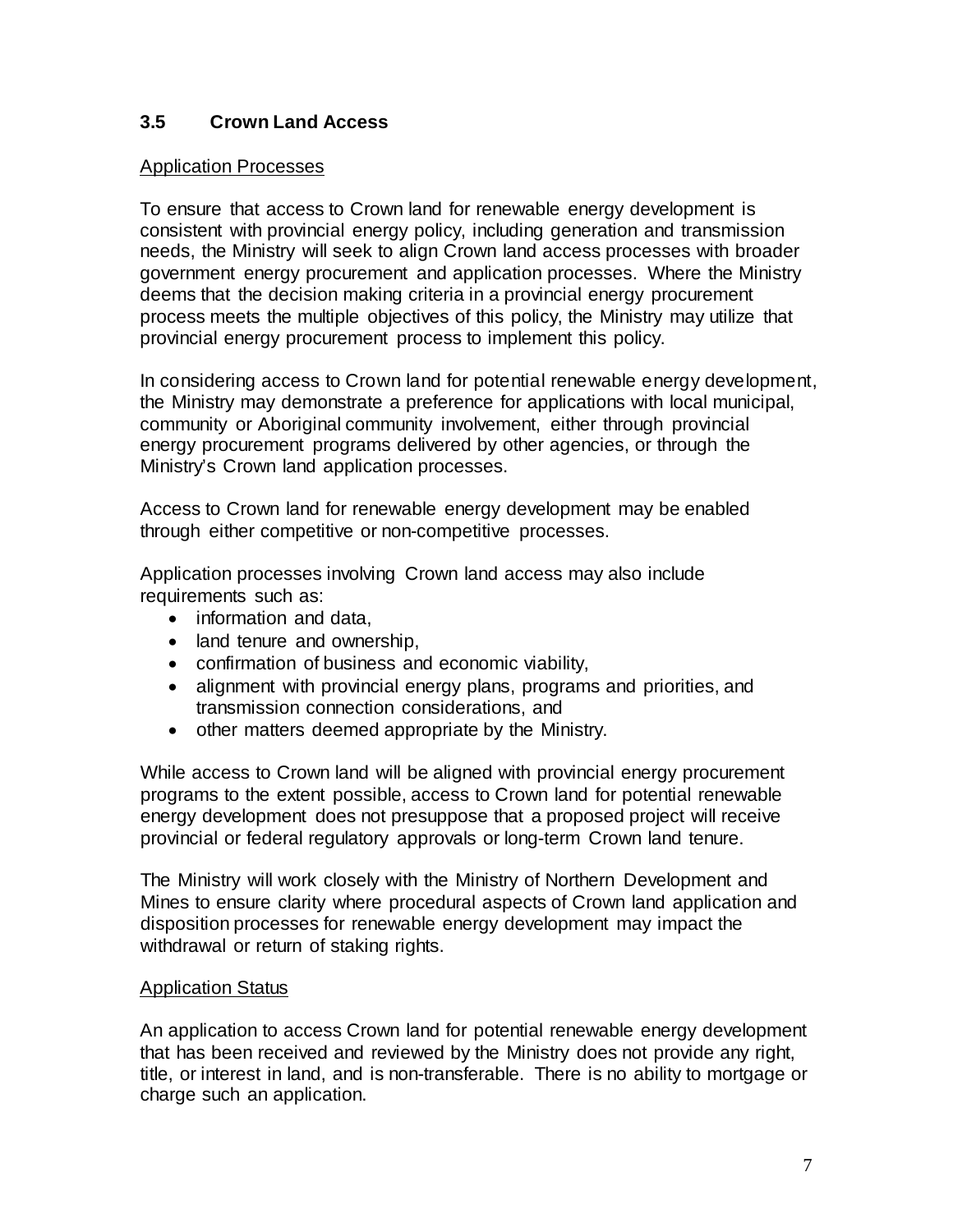Where the Ministry has received and reviewed an application and then granted access to Crown land for potential renewable energy development, this application is not a disposition of Crown land under the *Public Lands Act*. Granting access to Crown land is solely the Ministry's acknowledgement that the applicant can seek regulatory approvals for a renewable energy project on those Crown lands. During this time, the Ministry will not accept another application under this policy for the same lands at the same time.

The above acknowledgement is subject to any timelines and milestones that must be met to retain access to Crown land. Failure to meet timelines and milestones may result in access to Crown land being rescinded.

Where an application for access to Crown land has been approved, this application may be transferable to another party only with the consent of the Ministry.

The Ministry reserves the right to determine if an area of Crown land is appropriate for renewable energy development and/or revise or establish the process which will apply. The Ministry reserves the right to limit (e.g., quantity, timing) Crown land applications for potential renewable energy development on a geographic or administrative basis.

#### Other Considerations

Access to Crown land for renewable energy development to generate electricity for community use (i.e., not connected to the provincial transmission grid) will be considered by the Ministry at any time, and need not be associated with any broader provincial energy procurement plan or program.

Application fees for renewable energy development on Crown land will reflect the financial costs associated with processing applications by the Ministry.

## **3.6 Energy Sector Specific Policy**

#### Wind Power

Wind energy testing will generally be permitted as a temporary activity on those Crown lands where the Ministry's land use plans or legislation do not prohibit wind power development. Wind energy testing will be subject to:

- the Ministry's Approval and Permitting Requirements Document (APRD) for Renewable Energy Projects, and
- applicable *Public Lands Act* procedures established by the Ministry for other types of similar temporary uses of Crown lands.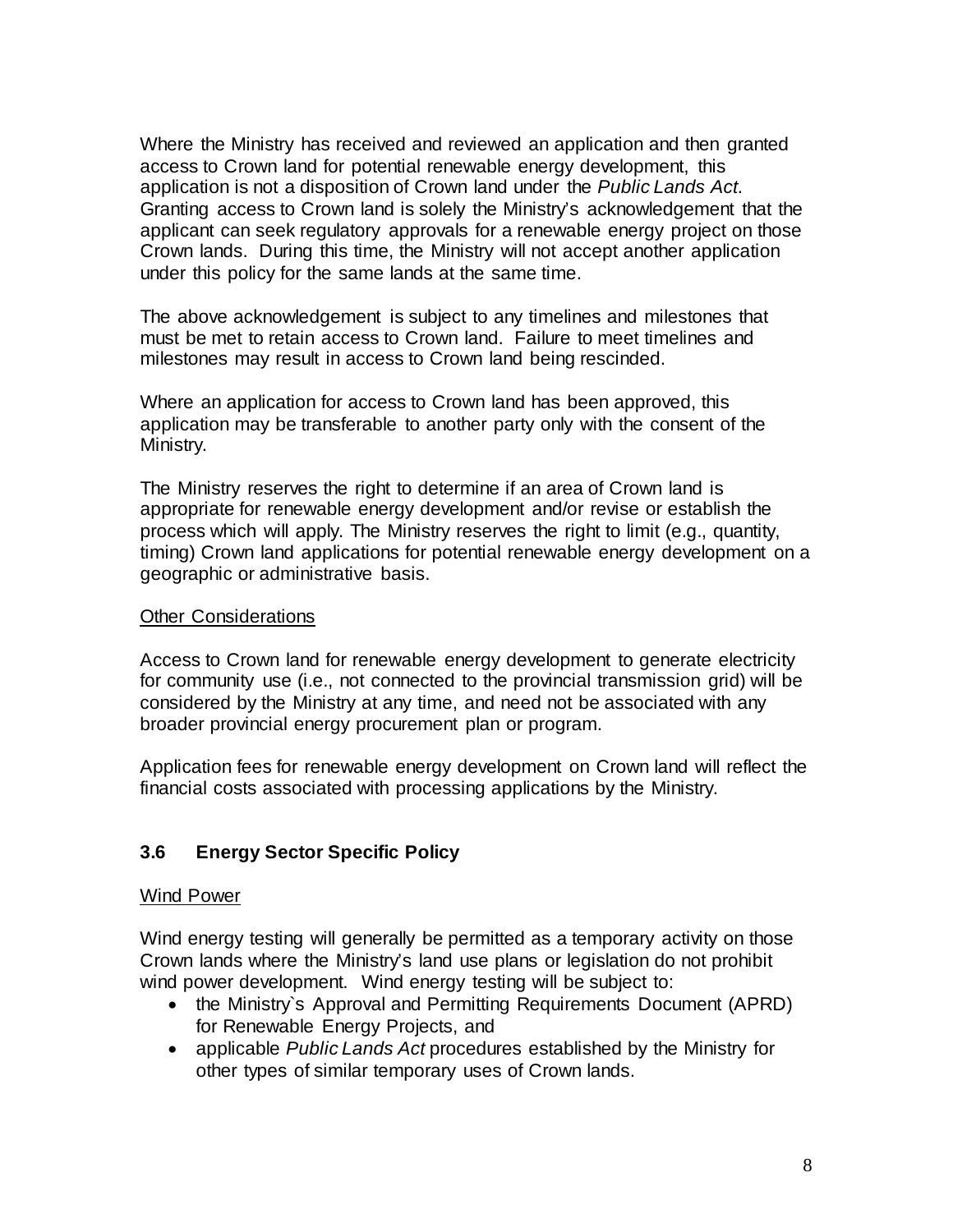Wind energy testing facilities may include short-term moveable structures (e.g., LiDAR) or temporary use semi-permanent structures (e.g., three to four years) such as meteorological towers. Wind energy testing facilities will be encouraged to locate in areas where new roads or clearings are not required.

In developing procedural guidance for wind energy testing on Crown land, the Ministry will seek to align wind energy testing with provincial energy procurement programs or plans.

#### Water Power

Water power development on Crown land may include the following development types:

- peaking facilities or run of river facilities which require the construction of dams or infrastructure,
- in stream flow technology,
- greenfield development,
- retrofit of water control structures and redevelopment of water power facilities, and
- pumped storage generation, where pumped storage generation is supported by provincial energy needs or specific economic development objectives.

The Ministry will encourage retrofitting of MNR water control structures, where it meets other Ministry program objectives, and contributes to provincial energy plans, programs or goals.

Applicants retrofitting Ministry water control structures for water power purposes may be required to assume partial or full responsibility for maintenance, operational control, long-term structural integrity and liability for such water control structures. The Ministry may also require the applicant to assume responsibility for operational control of other associated Ministry water control structures to ensure appropriate water management regimes.

## **4.0 Policy Implementation**

Under authority of Section 2(1) of the *Public Lands Act*, the Minister of Natural Resources has authority to approve or deny any use of Crown land, including the use of Crown land for renewable energy development.

Crown land renewable energy development applications, with a power purchase agreement from an Ontario government energy procurement program, and proceeding through a regulatory approvals review process as of the date of approval of this policy, will continue to be considered by the Ministry, consistent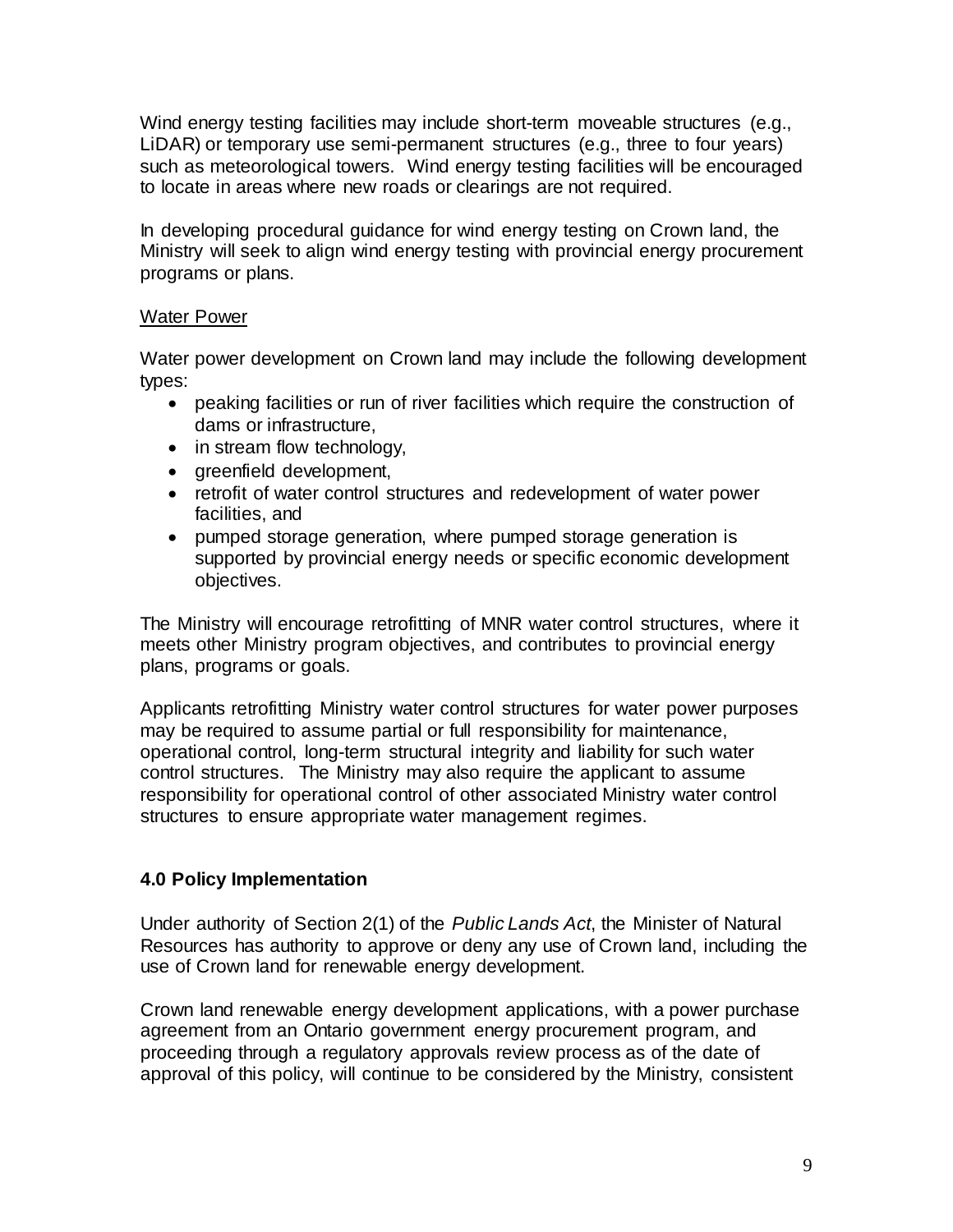with the Crown land site access policies and procedures in place at the time the energy procurement was awarded.

The Ministry will work with renewable energy applicants granted Applicant of Record status under the Ministry`s previous procedural approach to granting access to Crown land, but that do not currently have a provincial energy procurement contract, to transition their applications to the Ministry's current policy approach to Crown land access for renewable energy.

All other applications for renewable energy development on Crown land that were not granted Applicant of Record status through the Ministry's previous policy approach to access to Crown land will be reviewed by the Ministry consistent with this policy. Where these applications for access to Crown land for renewable energy development are not consistent with this policy, the Ministry may deny/return the application and close the file.

This policy framework will be supported by procedural and technical direction.

## **5.0 References**

- Inland Ontario Lakes Designated for Lake Trout Management, Ontario Ministry of Natural Resources (May 2006 as amended)
- Guide for Crown Land Use Planning, 1<sup>st</sup> Edition, Ontario Ministry of Natural Resources (March 2011)
- Approval and Permitting Requirements Document for Renewable Energy Projects, Ontario Ministry of Natural Resources (2010)
- MNR Crown Land Use Policy Atlas:

[http://www.mnr.gov.on.ca/en/Business/LUEPS/2ColumnSubPage/STDU\\_137972](http://www.mnr.gov.on.ca/en/Business/LUEPS/2ColumnSubPage/STDU_137972.html) [.html](http://www.mnr.gov.on.ca/en/Business/LUEPS/2ColumnSubPage/STDU_137972.html)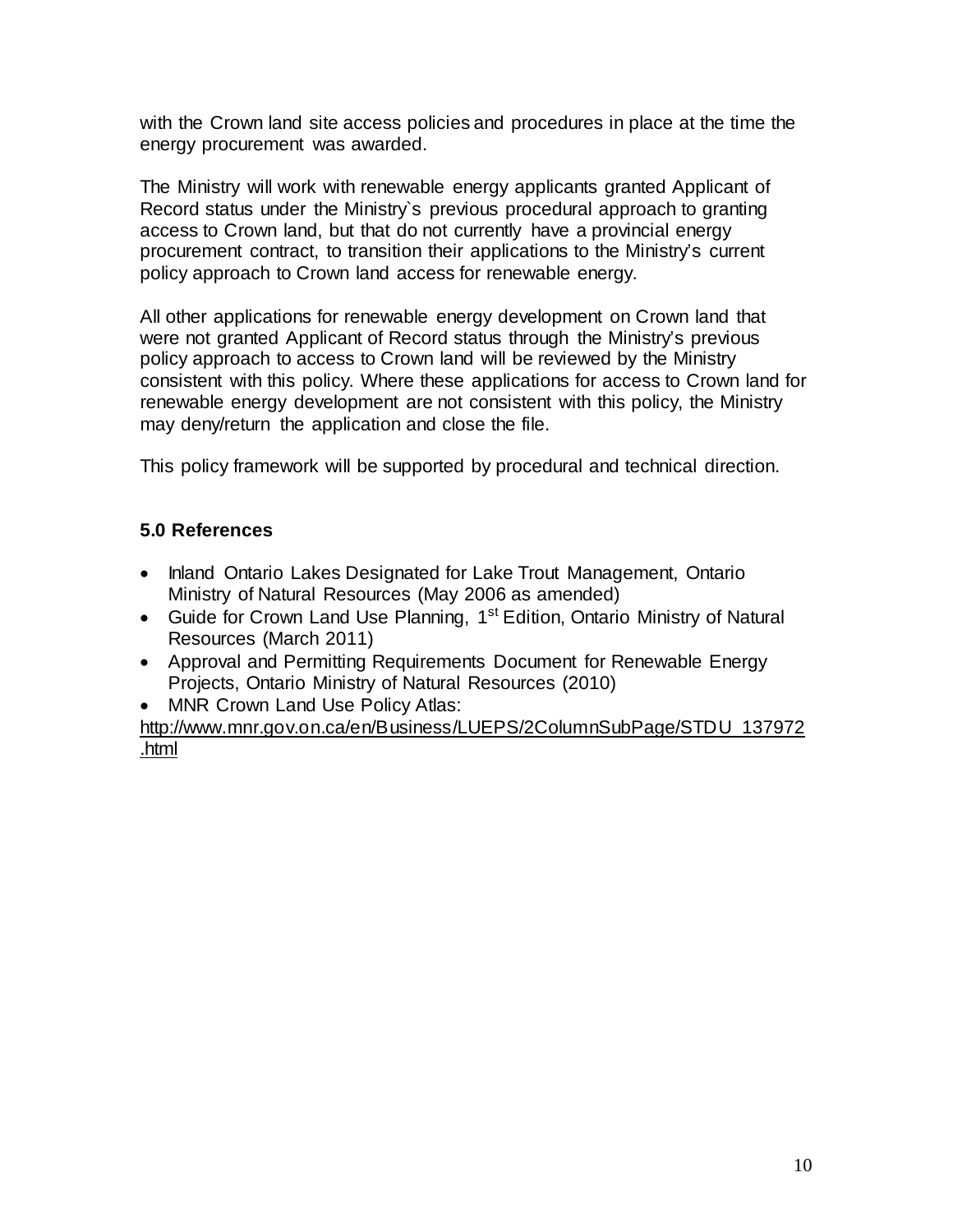

**Figure 1 – Areas referenced in Renewable Energy on Crown Land Policy**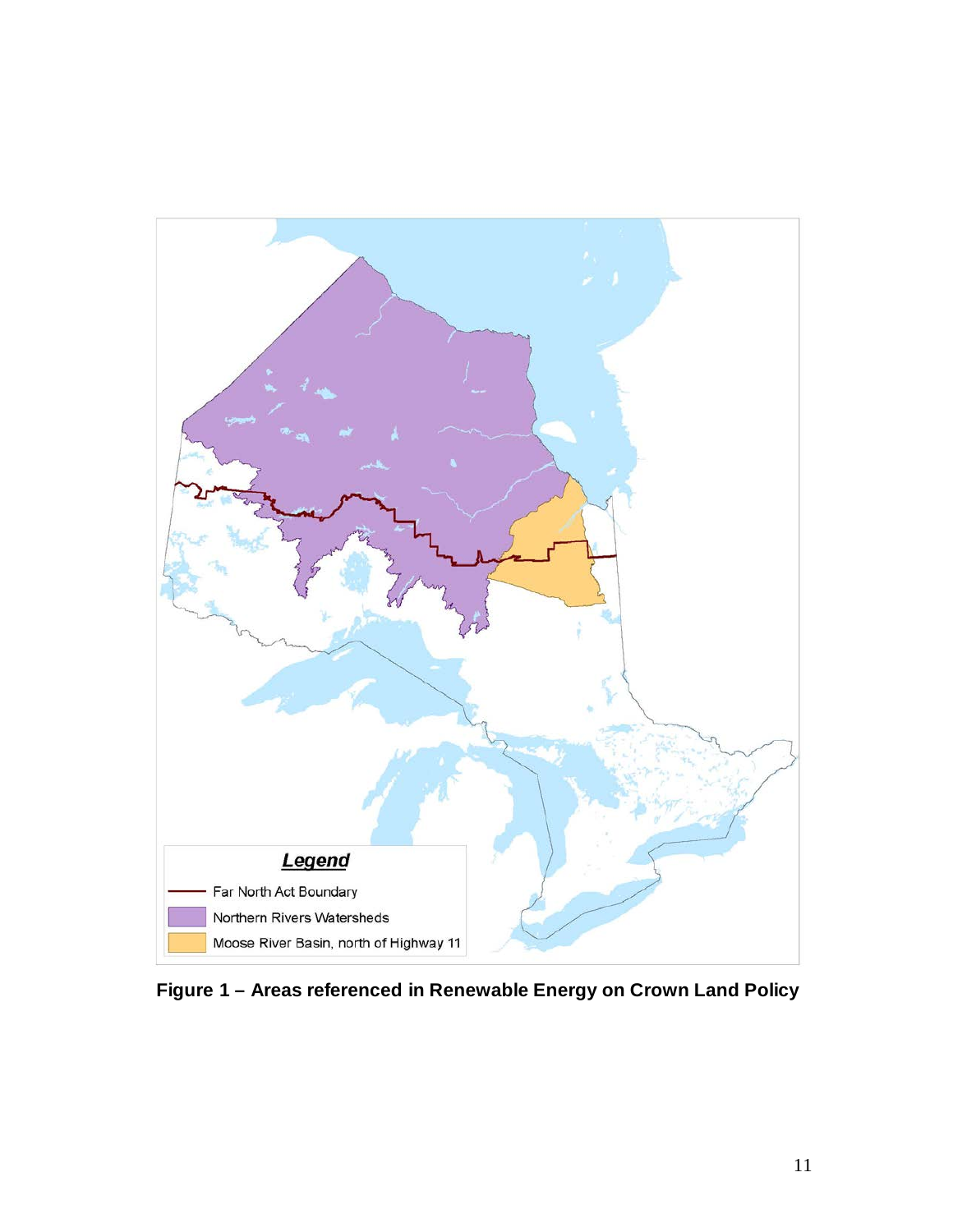

 **Figure 2 – Northern Rivers Watersheds**